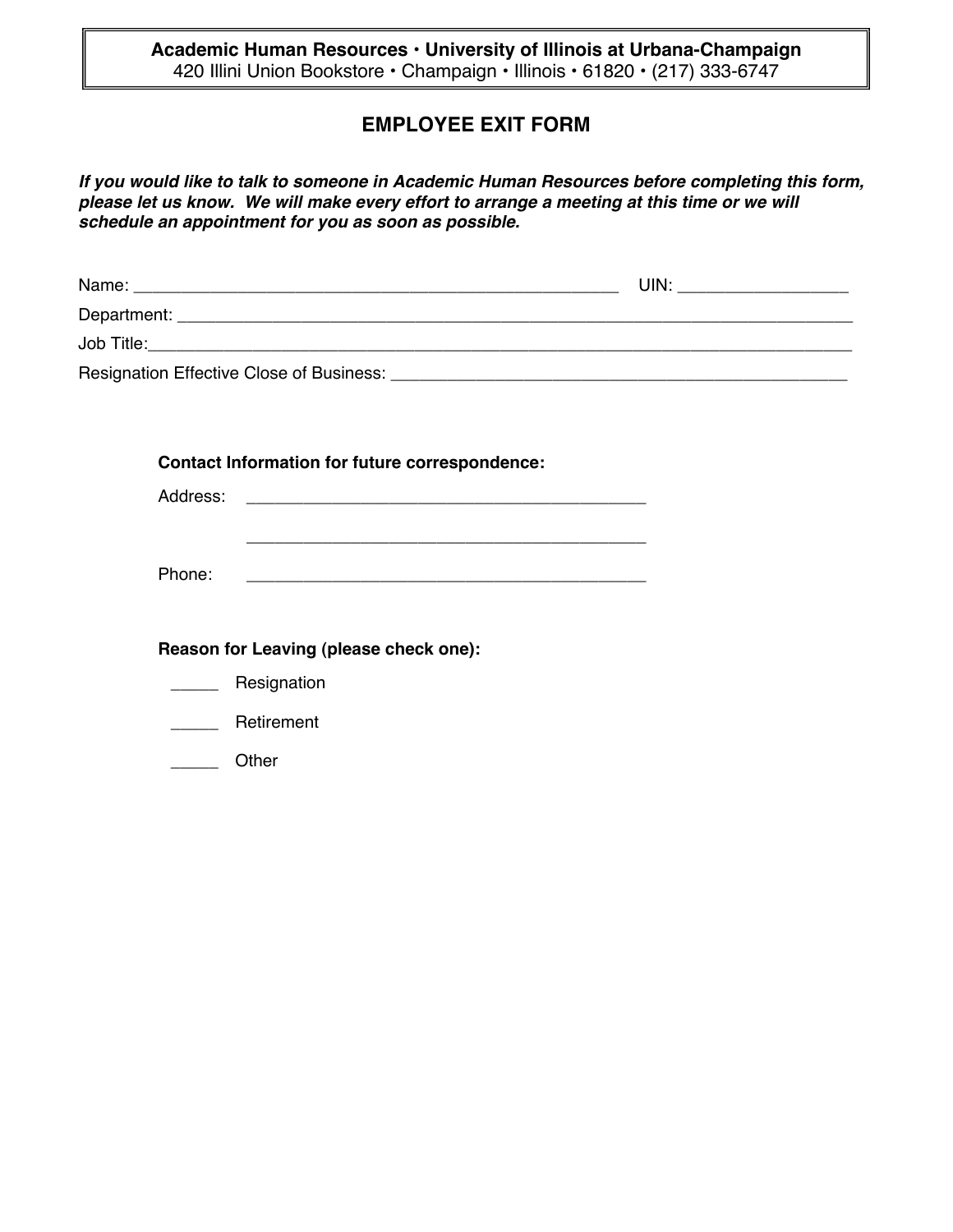## **EXIT INFORMATION CHECKLIST**

| Initial |                                                                                                                                                                                                                                                                                                                                                       |
|---------|-------------------------------------------------------------------------------------------------------------------------------------------------------------------------------------------------------------------------------------------------------------------------------------------------------------------------------------------------------|
|         | I have provided my department with a signed resignation letter. E-mail is also sufficient.                                                                                                                                                                                                                                                            |
|         | I have been informed that I will receive COBRA (Consolidated Omnibus Budget<br>Reconciliation Act) continuation coverage information from Central Management Services<br>within 40 days of the separation. If the information is not received within 40 days I should<br>contact the Benefits Center (807 S. Wright Street, Suite 480, 217-333-3111). |
|         | I have been advised to contact the OBFS Accounts Receivable office (125 Henry<br>Administration Building, 217-333-2180) if I owe money to the University. All debts must be<br>paid or payment arrangements made before an employee leaves campus.                                                                                                    |
|         | I have been given an informational pamphlet and advised that I may wish to contact the<br>Illinois Department of Employment Security concerning eligibility for unemployment<br>compensation.                                                                                                                                                         |
|         | I have been advised to contact the University Payroll Service Center (506 S. Wright, 217-<br>265-6363 or 800-476-3586) if my address changes prior to the mailing of form W-2 in<br>January.                                                                                                                                                          |
|         | I have been advised that if there are any outstanding overpayments to me, the final<br>paperwork for SURS terminations cannot be completed. If I have questions regarding an<br>overpayment I should contact University Payroll Service Center (506 S. Wright, 217-265-<br>6363 or 800-476-3586).                                                     |
|         | I have been given the SURS Separation Refund Fact Sheet for information regarding the<br>withdrawal of contributions.                                                                                                                                                                                                                                 |
|         | I have been advised that if I am accepting a position with another State of Illinois public<br>university or a State of Illinois agency, I may have an opportunity to transfer sick leave<br>credit.                                                                                                                                                  |
|         | Academic and Grad Hourlies must complete their final timesheet. Academic Professionals<br>must provide their unit with their final vacation and sick leave usage.                                                                                                                                                                                     |
|         | I have the option of logging into the CITES Electronic Directory to forward my UIUC campus<br>email to another existing email address. CITES will forward email to a non-UIUC email<br>address for at least one year. Directions can be found at: http://www.cites.uiuc.edu/email/<br>Continued on next page.                                         |